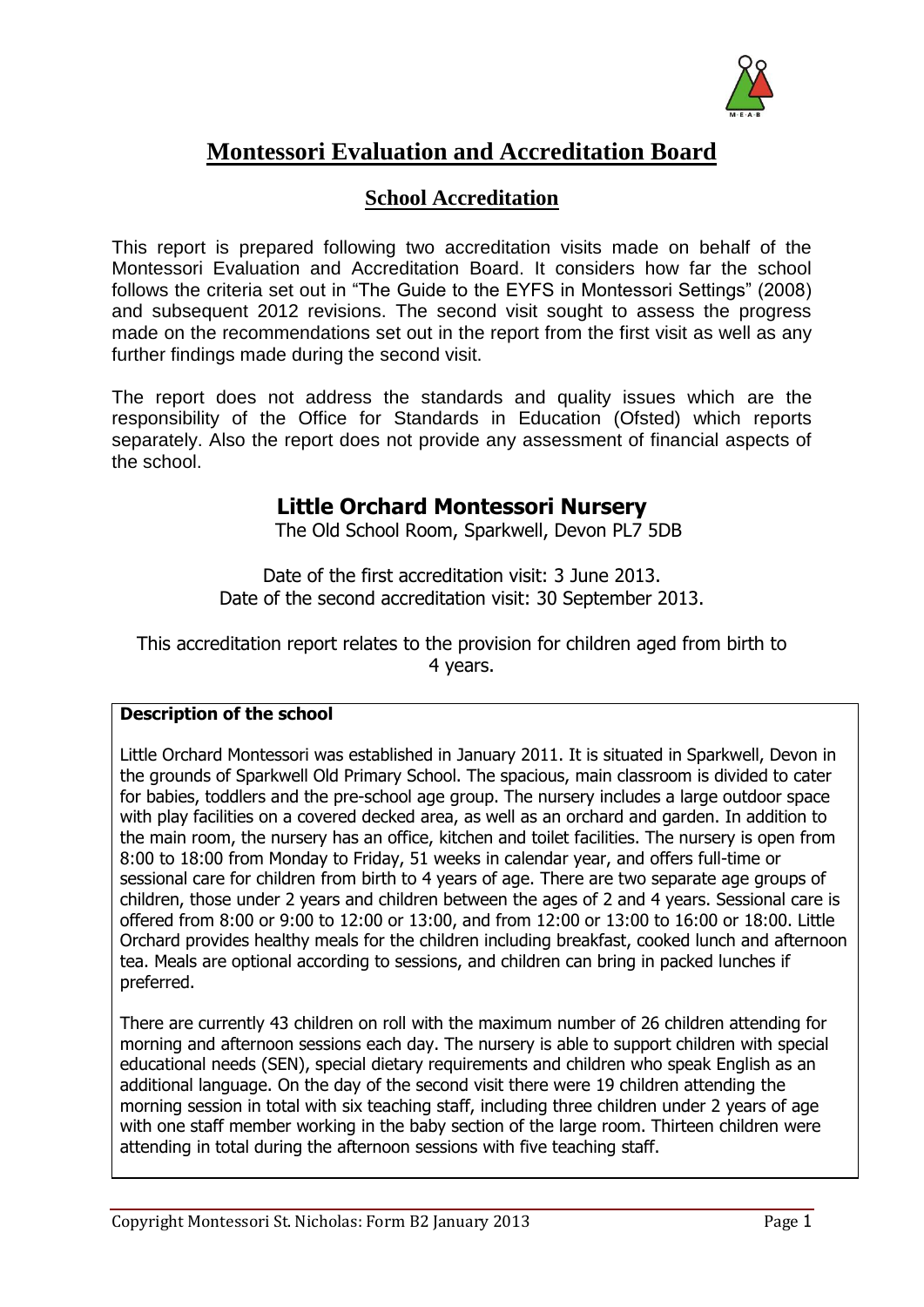

There are ten members of staff in total, including the two proprietors and deputy.

The two proprietors/managers are both Montessori qualified, as well as holding level 4 in Early Years Practice and level 5 in Business Management. One of the proprietors is also SENCo trained. There are two deputies. One holds a level 4 qualification in Childcare and Early Years and the other a level 3 NVQ. The other six staff members are NVQ level 3 qualified. There is also a cook employed on site, who prepares the lunches. The proprietors and the deputies share their weekly work schedule so that at least one of them is present at any given time. The other members of staff share their full day work schedule (from 8:00 to 18:00) on a rota basis.

#### **Summary:**

Little Orchard Montessori Nursery offers a homely, nurturing and stimulating environment for very young children. There is a wide range of indoor and outdoor activities that enable children to explore and investigate at their own pace whilst becoming confident and independent within their environment.

All members of staff are enthusiastic, passionate about and committed to providing the Montessori areas of learning within the Early Years Foundation Stage (EYFS) framework. Little Orchard Montessori places strong emphasis on offering healthy meals to the children, as well as on the care of the environment throughout their daily routine.

The effective teamwork amongst staff creates a warm and calm atmosphere for children along with a strong focus on supporting the child's individual needs and interests. The daily routine is carefully planned according to the children's ages and stages of development, and a key person system is in place. Links with other childcare providers are established for the benefit of children who may be attending more than one setting. There is strong partnership with parents, which enables staff to fully support the child's learning and development, and plan effectively for their next steps.

All members of staff continuously reflect on their practice for the benefit of the families and their children, and this enables staff to maintain effective teamwork at Little Orchard Montessori. In response to the recommendation made at the first accreditation visit, all members of staff have re-evaluated the key person's role in keeping observations in the children's individual files current, this was evident during the second accreditation visit as these records were up to date.

#### **The school provides an education in accordance with the principles of the Montessori approach and environment and merits accreditation by the Montessori Evaluation and Accreditation Board.**

 It is recommended that the team continue to reflect on its practice to ensure that high standards continue to be maintained.

#### **Philosophy:**

Little Orchard Montessori provides a stimulating indoor and outdoor environment for babies, toddlers and pre-school aged children to help them to develop into happy and confident learners while fulfilling their individual potential. The adults' role is to guide the child within the environment, nurturing their needs and interests. As Little Orchard offers full day care, the daily work cycle is extended to between three and a half and four hours in the morning, and three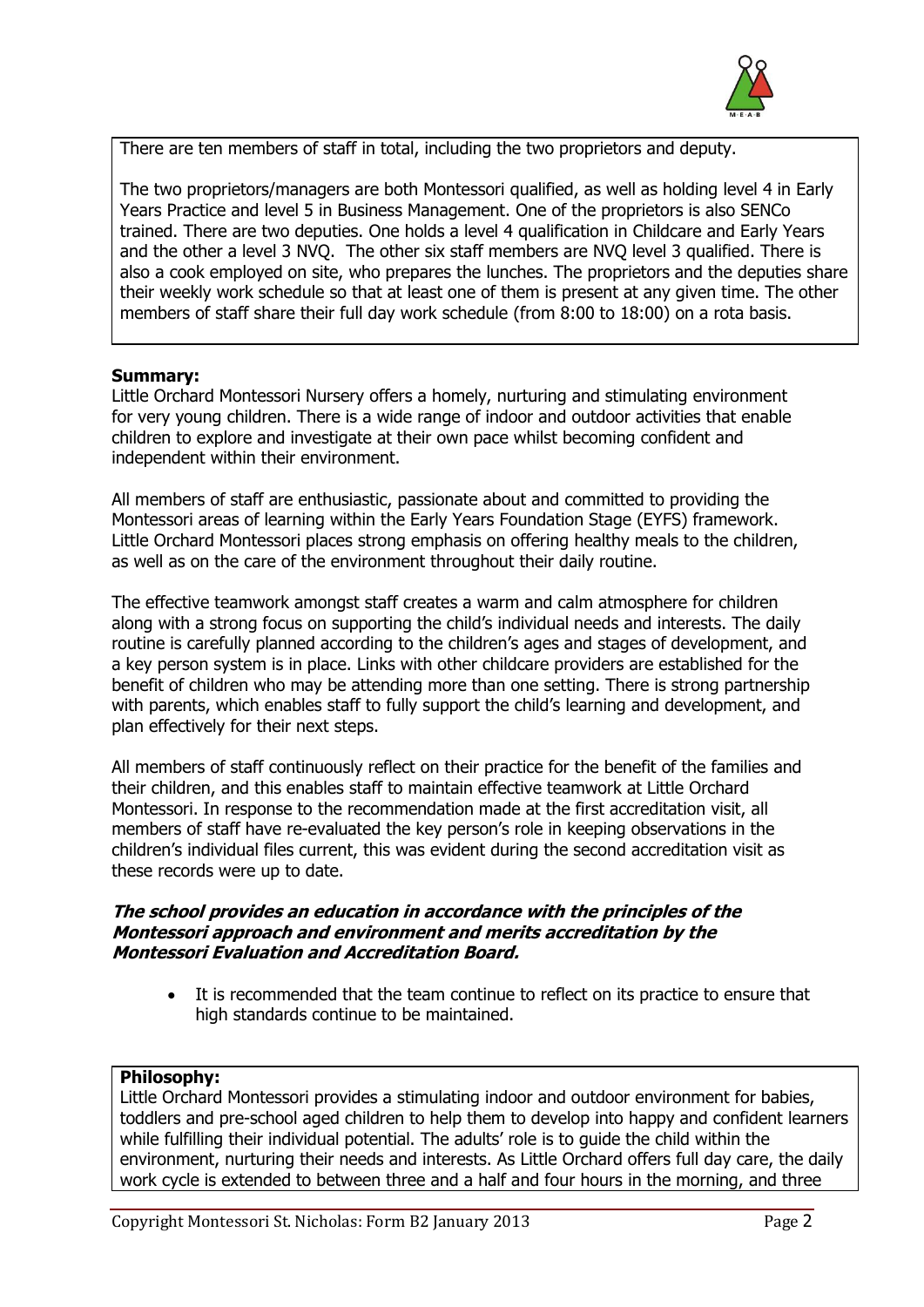

hours in the afternoon, during which the children are free to choose activities, both indoors and outdoors. The children are encouraged to become imaginative and creative thinkers within this mixed age group and they confidently communicate with adults when they need help. The babies and toddlers are located in an enclosed area of the classroom and are well guided and encouraged by the adult to explore and discover, both indoors and outdoors.

The older age group engages in many self-initiated cycles of activities and play together harmoniously. All members of staff are aware of their roles and responsibilities.

The nursery's aims, philosophy and principles are reviewed regularly and are defined in writing in the "Mission Statement", which is accessible to parents through the website.

# **Learning and Development:**

Little Orchard's staff observe each child's individual interests, spontaneous and self-initiated activities. As a team, they carefully plan adult-led themed activities that, together with individual materials, provide comprehensive coverage of the Early Years Foundation Stage (EYFS) and Montessori areas of learning. The themed activities cover the prime and specific areas of learning within the EYFS. The activities are evaluated and reviewed on a regular basis

A key person system is in place, which is documented. In the baby and toddler area the key person follows the child's routine, as well as observing the individual child's interests and needs in order to be able to support social, emotional, communication, language and physical development. The teachers communicate effectively during sessions to be able to follow and accommodate the children's needs as a group and individually in both age groups.

Each child is observed by their key person who also maintains the child's "Scrapbook". This record contains artwork, narrative and photo observations that are very capably linked to the revised EYFS and Montessori areas of learning through a computerized record keeping system that is used to inform assessment and planning of the child's next steps.

Each child's individual educational plan is produced and is well documented through this tracking system. Since the first accreditation visit all members of teaching staff have reviewed the key person's role so that they are now able to keep up to date records of their key children's progress, which was evident in the children's individual "Scrapbook" during the second accreditation visit.

The "Scrapbook" is also available for each child to stick in pictures from home, which encourages dialogue about their lives beyond nursery. The mandatory two year old assessment is carried out, which enables staff to recognise if a child needs additional support. One of the proprietors is SENCo trained, and keeps up to date with monitoring a child if any concerns arise. Partnership work with parents and other agencies such as portage, speech therapists, physiotherapist, and local authority support services is well established, and information is shared with parents through the record keeping and planning of the child's individual next steps.

#### **Prepared Environment: resources and materials**

Little Orchard Montessori offers a structured, stimulating and clean classroom with good quality learning materials available both indoors and outdoors. The baby and toddler area is well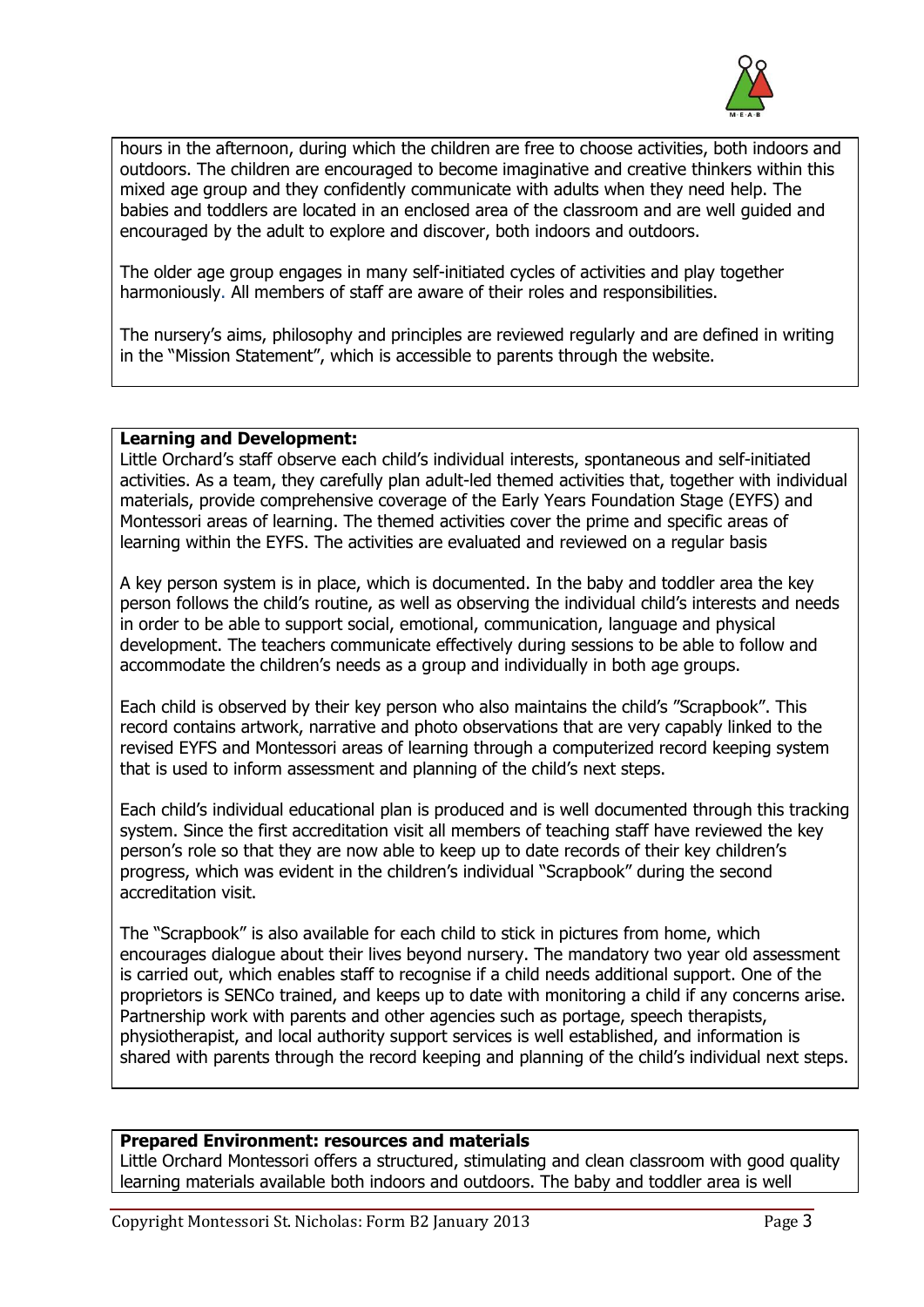

equipped with sensory, practical life and heuristic materials, as well as small wooden climbing apparatus. There are also areas allocated for snack, story, music sessions and changing, resting facilities.

Sensory, cultural, creative, language, mathematics and practical life materials are available for the pre-school aged children, and the classroom also has areas for role-play, snack, stories and constructive play. In the areas for babies, toddlers and pre-school age the apparatus is easily accessible for the children, and arranged on shelves at the child's level. The older children are given the opportunity to select activities individually or as a group. During the snack routine washing-up facilities are provided for the children to clean their plates and cups after use. The older age group is also encouraged to help take care of the environment through separating recyclable waste as part of their daily routine.

The areas of learning are well maintained and regularly checked by all members of staff in order to ensure that they are challenging and appropriate to support learning.

There is a wide range of outdoor apparatus provided in the decked area and the nursery garden, which, in particular, encourages gross motor activities and sensory skills through exploration and discovery. Children have opportunities to explore nature by planting vegetable seeds in the garden, as well as investigating mini-beasts and life-cycles in the nursery's pond.

# **Montessori practice: independence, including independence at home, freedom, respect**

Little Orchard Montessori places strong emphasis on developing independence and respect for oneself and others. A well-established daily routine enables the children to become confident and independent within the environment, and to access learning freely and spontaneously. All members of staff work very capably with parents to promote the child's growing independence at home. The children are encouraged to hang their coats on their pegs, as well as changing into their indoor shoes / slippers before entering the classroom. Children are free to choose activities both indoors and outdoors, and encouraged to communicate with the adult if help is needed. The older children are given the opportunity to select and prepare their fruit for snack. The teachers are positive role models, listening to the children, going down to their eve level and using gentle voices when communicating with them. The children confidently interact with the adults and enjoy many opportunities for independent action and decision-making. The younger and older age groups have opportunities to engage with each other throughout the sessions.

The children and adults are encouraged to celebrate diversity by respecting others' cultures, religious beliefs and backgrounds. The older children are encouraged to return the materials to the shelves after finishing an activity. They are also involved in the meal time routines by preparing snack and tidying up dishes, as well as being reminded of hygiene routines. The babies and toddlers have established feeding and sleeping routines to help them settle into a home-from-home environment. All members of staff observe and accommodate the individual child's needs, including toilet training.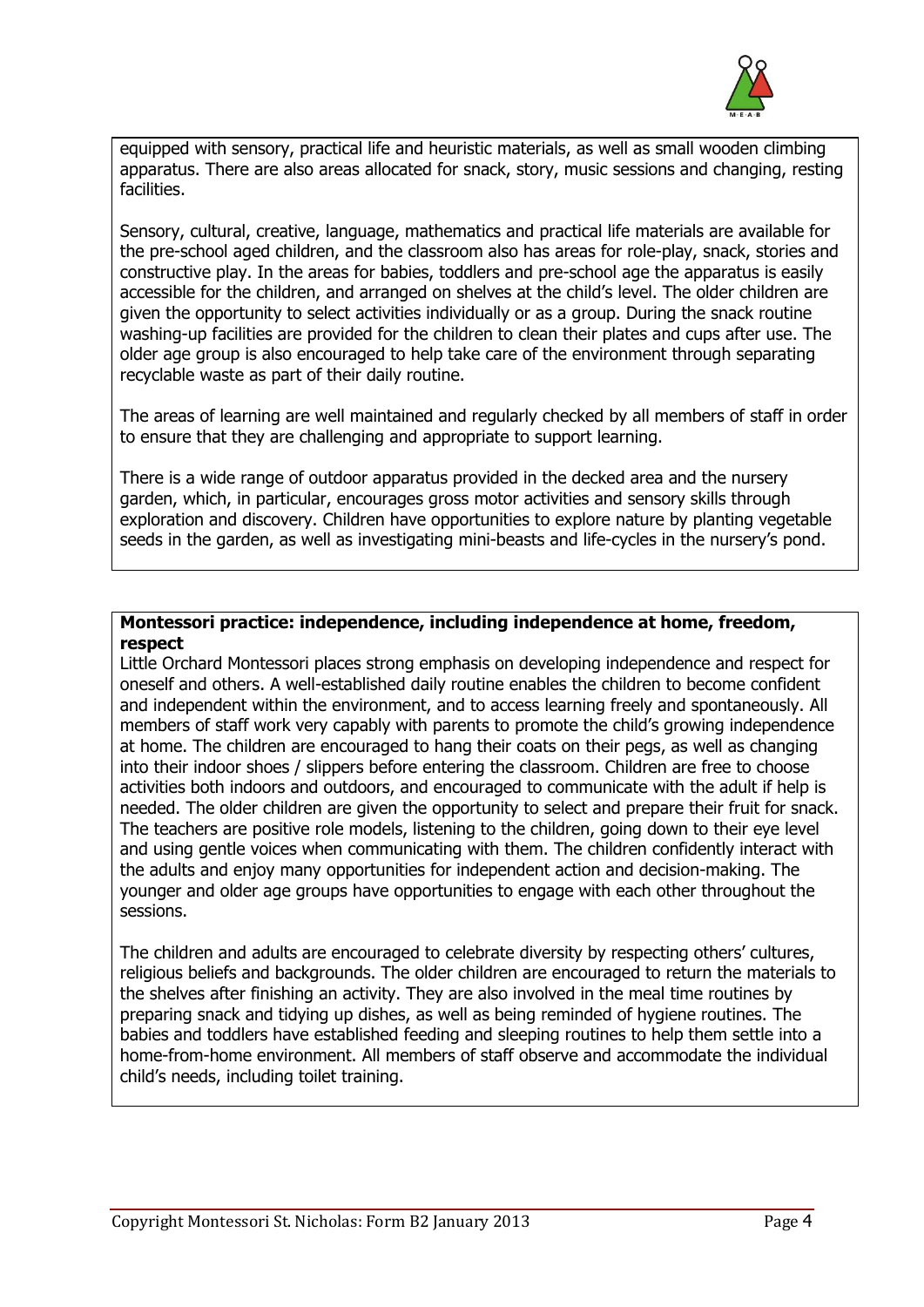

# **Montessori practice: Classroom management**

Classroom management is excellent, with staff being fully aware of their roles and responsibilities. The strong team work facilitates a caring, child-focused and stimulating indoor and outdoor learning environment. This is a harmonious working environment for both the adults and the children. Little Orchard's policies, procedures and "Operational Plan" are reviewed regularly by the team. The classroom routine is reviewed monthly in order to promote continued effective practice with all age groups within the setting.

The team plans together, and communicates effectively. Three allocated staff, including the deputy work in the baby and toddler area with the maximum number of nine under 2s, and together establish the daily routine according to the individual child's needs. All age groups have the opportunity to also engage in preparation of food through cooking / baking activities as part of the routine at Little Orchard.

During both accreditation visits parents commented on how much they appreciate the calm atmosphere and the quality of the individual care that Little Orchard Montessori offers. This was evident in how the children played, as a group or individually during sessions.

#### **Montessori Practice: links with parents, including reports and records**

The adults' routines are clearly defined and implemented through the "Staff" and "Student / Volunteer" Handbooks.

Parents are able to access information about the setting's aims and policies and about literature on Montessori philosophy through the "Operational Plan", website, prospectus and the "Nursery Handbook". Little Orchard provides an "Under 2s care plan" for parents to complete so that staff are able to support their babies' and toddlers' needs, as well as helping them to settle into the new environment. Daily contact with parents also offers the opportunity to exchange information on a regular basis, and parents can attend meetings once a term at which they can discuss their child's progress and help the planning of the child's next steps with the key person. Regular newsletters also keep parents updated about upcoming events and future plans at Little Orchard Montessori.

When a child leaves Little Orchard a "Transition Report" form is given to parents and to the next school, this includes a detailed assessment of the child's achievements covering the prime and specific areas of learning within the EYFS. If a child attends more than one setting the "Information sharing with other setting" form is exchanged between Little Orchard Montessori and the other providers.

During the first accreditation visit parents stated that they were pleased with the range and depth of information they receive and with the quality of the provision and the progress achieved by their children. One of the parents whose child attends another setting highlighted the effective information sharing between Little Orchard Montessori and the other provider.

# **Staffing:**

Little Orchard Montessori has a well implemented staffing structure, including detailed job descriptions and full induction in the "Staff's Profile". Induction reviews take place regularly whilst staff settle in. Supervision and appraisal procedures are effective and staff appraisals are